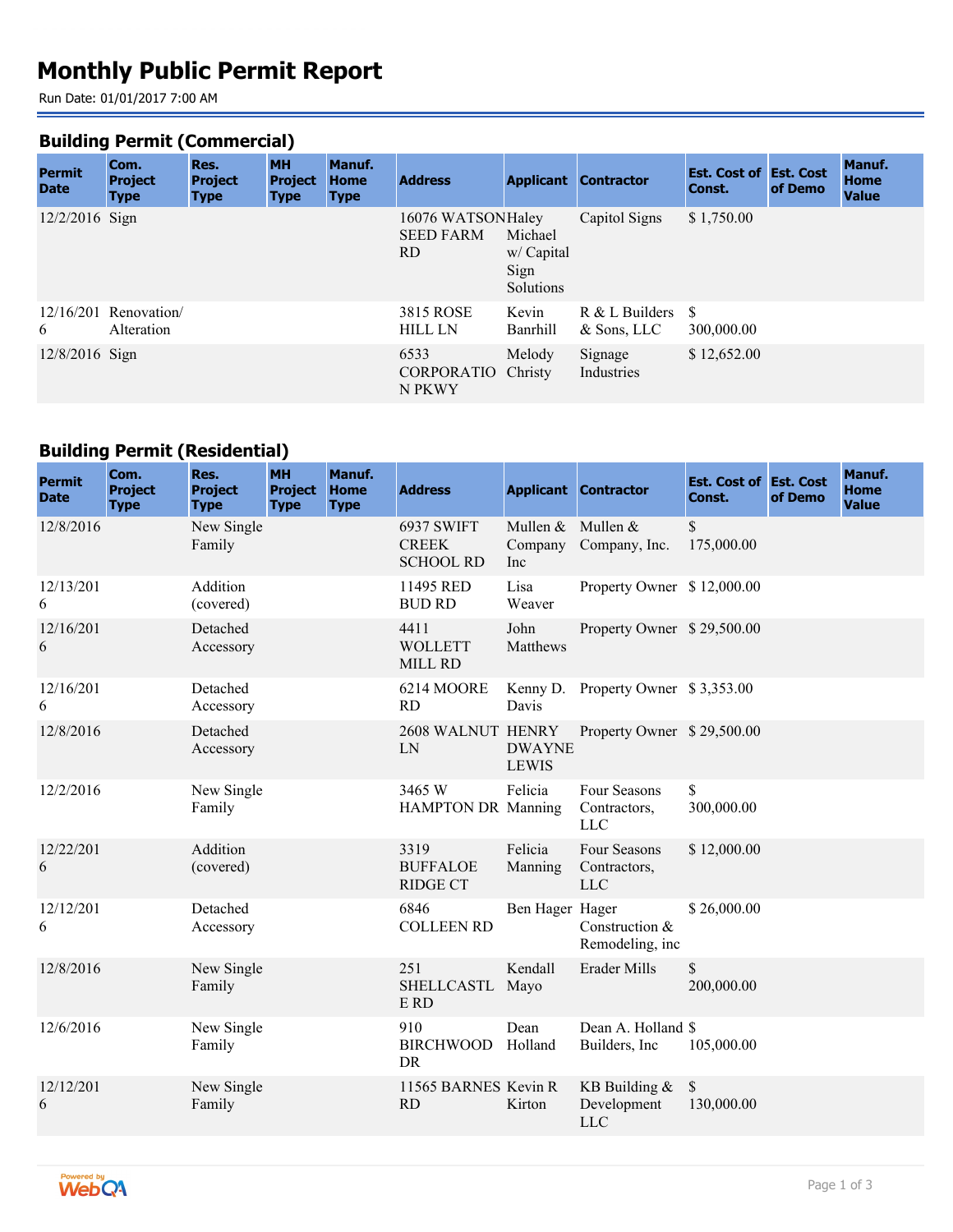## **Building Permit (Residential)**

| <b>Permit</b><br><b>Date</b> | Com.<br><b>Project</b><br><b>Type</b> | Res.<br><b>Project</b><br><b>Type</b> | <b>MH</b><br><b>Project</b><br><b>Type</b> | Manuf.<br>Home<br><b>Type</b> | <b>Address</b>                        |                              | <b>Applicant Contractor</b>                          | <b>Est. Cost of Est. Cost</b><br>Const. | of Demo | Manuf.<br><b>Home</b><br><b>Value</b> |
|------------------------------|---------------------------------------|---------------------------------------|--------------------------------------------|-------------------------------|---------------------------------------|------------------------------|------------------------------------------------------|-----------------------------------------|---------|---------------------------------------|
| 12/22/201<br>6               |                                       | New Single<br>Family                  |                                            |                               | 7034<br><b>SCHOONERS</b><br><b>RD</b> |                              | Ted Daniel Ted S. Daniel                             | \$<br>100,000.00                        |         |                                       |
| 12/12/201<br>6               |                                       | New Single<br>Family                  |                                            |                               | 11515<br><b>ROCKSIDE RD</b>           |                              | Ted Daniel Ted S. Daniel                             | \$75,000.00                             |         |                                       |
| 12/5/2016                    |                                       | Miscellane<br>ous                     |                                            |                               | 3985 WOMBLE Lee Gay<br><b>RD</b>      |                              | Lee Gay<br>Builder, Inc                              | \$5,000.00                              |         |                                       |
| 12/28/201<br>6               |                                       | Miscellane<br>ous                     |                                            |                               | 9049 LEE DR                           | Jim Pope                     | Jim Pope<br>Builder                                  | \$8,000.00                              |         |                                       |
| 12/20/201<br>6               |                                       | New Single<br>Family                  |                                            |                               | 13236<br><b>BRANTLEY</b><br>WOODS RD  | <b>Brent</b><br>Creech       | Sierra Building<br>Company,<br>Incorporated          | \$<br>200,000.00                        |         |                                       |
| 12/20/201<br>6               |                                       | Detached<br>Accessory                 |                                            |                               | 6039 FISHER<br>COUNTRY DR Fisher      | Adam                         | <b>Superior Metal</b><br>Structures &<br>Concrete    | \$14,726.00                             |         |                                       |
| 12/6/2016                    |                                       | Detached<br>Accessory                 |                                            |                               | 9162 WINTERS Richard<br><b>RD</b>     | Belk                         | Smithson Inc                                         | \$24,000.00                             |         |                                       |
| 12/20/201<br>6               |                                       | Miscellane<br>ous                     |                                            |                               | 2605 OAK<br><b>LEVEL RD</b>           | Bryan D<br>Law               | ResComm Solar \$29,508.00<br>dba Power<br>Home Solar |                                         |         |                                       |
| 12/2/2016                    |                                       | Renovation<br>/Alteration             |                                            |                               | 2144 LIVING<br><b>STONE DR</b>        | Michael<br>Gaither           | Affordable<br>Home<br>Improvement                    | \$13,000.00                             |         |                                       |
| 12/6/2016                    |                                       | Detached<br>Accessory                 |                                            |                               | 12124 US 64A                          | Peters                       | Thomas A. Tom Peters<br>Construction,<br>Inc.        | \$28,500.00                             |         |                                       |
| 12/8/2016                    |                                       | Detached<br>Accessory                 |                                            |                               | 10380 SMITH<br><b>RD</b>              | <b>JOHN D</b><br><b>HASS</b> | The Shed Depot \$2,950.00                            |                                         |         |                                       |
| 12/13/201<br>6               |                                       | Miscellane<br>ous                     |                                            |                               | 299 CARY ST                           | RUSSELL ADA<br>${\bf S}$     | SANDER Maintenance                                   | \$9,600.00                              |         |                                       |
| 12/29/201<br>6               |                                       | Swimming<br>Pool                      |                                            |                               | 6071 GOLDEN<br>POND RD                | <b>BEN</b><br><b>DER</b>     | <b>SUPREME</b><br>ALEXAN POOLS, LLC                  | \$23,000.00                             |         |                                       |

#### **Manufactured Home Permit**

| <b>Permit</b><br><b>Date</b> | Com.<br><b>Project</b><br><b>Type</b> | Res.<br><b>Project</b><br><b>Type</b> | <b>MH</b><br><b>Project</b><br><b>Type</b> | <b>Manuf.</b><br><b>Home</b><br><b>Type</b> | <b>Address</b>                          | <b>Applicant</b> | <b>Contractor</b>              | <b>Est. Cost of Est. Cost</b><br>Const. | of Demo | <b>Manuf.</b><br><b>Home</b><br><b>Value</b> |
|------------------------------|---------------------------------------|---------------------------------------|--------------------------------------------|---------------------------------------------|-----------------------------------------|------------------|--------------------------------|-----------------------------------------|---------|----------------------------------------------|
| 11/30/201<br>6               |                                       |                                       | <b>HUD</b>                                 | e                                           | Singlewid $4709$ J R LN                 | Cindy<br>Joyner  | Jackie Waddell<br>M.Hm. Movers |                                         |         | \$13,000.00                                  |
| 12/5/2016                    |                                       |                                       | <b>HUD</b>                                 | Multi-<br>Sectional                         | 3853 STONEY<br><b>HILL CHURCH</b><br>RD | Chris May        | Jackie Waddell<br>M.Hm. Movers |                                         |         | \$81,254.00                                  |
| 12/21/201<br>6               |                                       |                                       | <b>HUD</b>                                 | Multi-<br>Sectional                         | 6069<br><b>ARCHIBELL</b><br>RD.         | Dave<br>Jargin   | Jackie Waddell<br>M.Hm. Movers |                                         |         | \$<br>109,000.00                             |